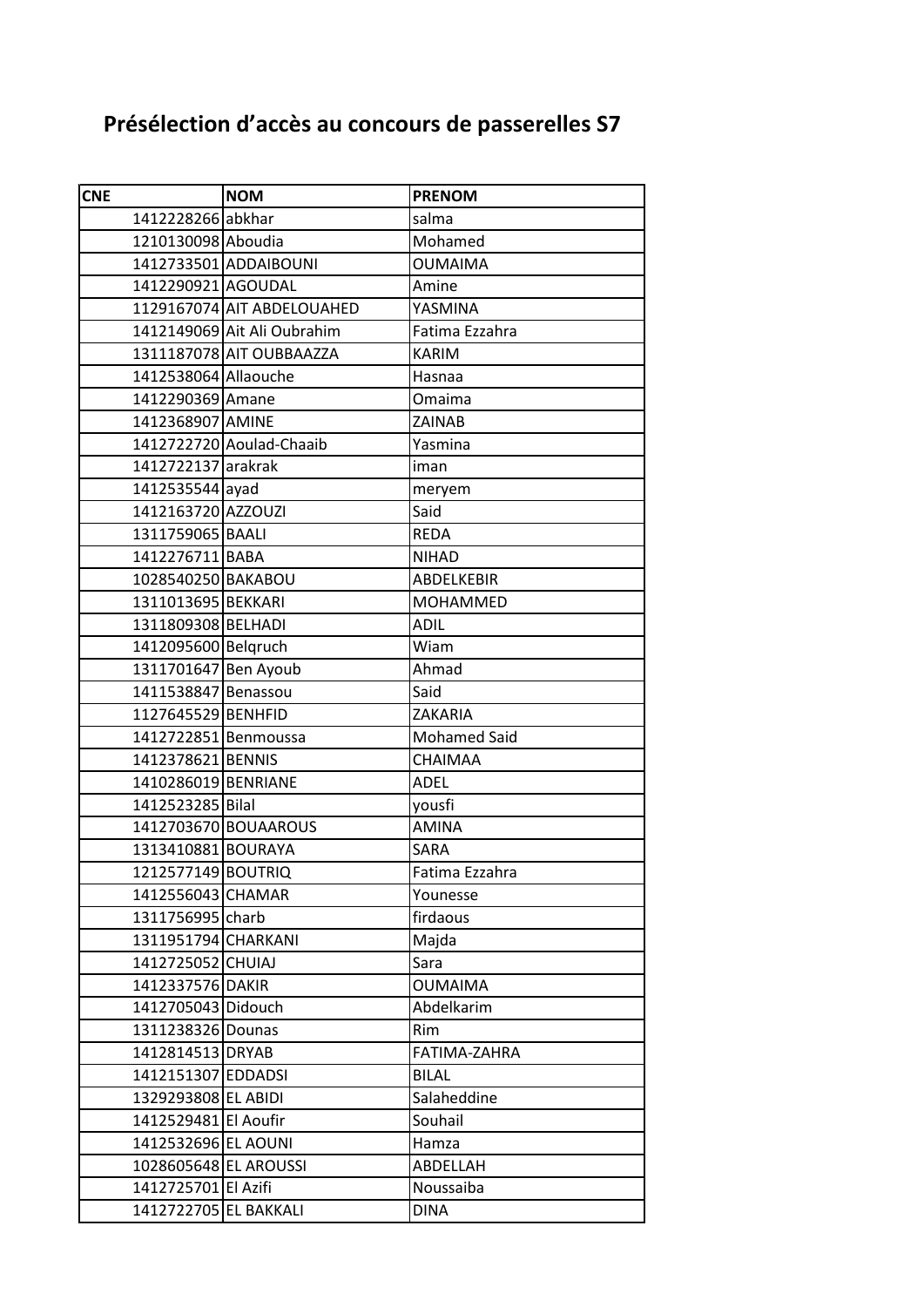| 1414591738 EL BOUADI   |                         | YOUSSEF          |
|------------------------|-------------------------|------------------|
| 1412704648 el bouchty  |                         | ayoub            |
| 1412756573 EL GHMARI   |                         | <b>OMAR</b>      |
| 1412526403 El Jaouhari |                         | Nora             |
| 1412317433 EL OUAFA    |                         | Karim            |
|                        | 1412537662 EL YEDMANI   | <b>KARIMA</b>    |
| 1412228485 Elaouni     |                         | Amina            |
| 1412813377 ELAZZOUZI   |                         | <b>OUTMANE</b>   |
| 1414777003 elhanafi    |                         | fatima zahra     |
|                        | 1412537209 ELKHAROUAI   | <b>SARA</b>      |
| 1412230921 ERRIKH      |                         | <b>AYOUB</b>     |
| 1412294291 ezahrani    |                         | siham            |
| 1412809134 FADOUL      |                         | <b>HIND</b>      |
| 1412328303 FAIDANE     |                         | ABDELHAMID       |
|                        | 1412380834 FANCHAOUY    | SAMYA            |
| 1412523262 FARABI      |                         | <b>MERYEM</b>    |
| 1129085252 FARHATE     |                         | <b>SALMA</b>     |
| 1412293476 FATHALLAH   |                         | <b>NADIA</b>     |
| 1412551546 FATIH       |                         | <b>CHIHAB</b>    |
| 1210330762 GASSAM      |                         | Salma            |
| 1414394751 GASSEME     |                         | <b>AMINE</b>     |
| 1412347302 HANINE      |                         | <b>ASMAA</b>     |
| 1412366448 HASNAOUI    |                         | Soufiane         |
|                        | 1311937142 HIBAT ALLAH  | MOHAMED EL AMINE |
| 1412340211 HICHAMI     |                         | FATIMA-ZAHRA     |
|                        |                         |                  |
|                        | 1311555862 Hmamouch     | Imane            |
| 1412342045 Jadda       |                         | Amine            |
| 1412529867 KANDIL      |                         | Chaimae          |
| 1412330715 KAYSOUNY    |                         | <b>ILHAM</b>     |
| 1412555981 KHARMAZ     |                         | <b>MARYEM</b>    |
| 1412284235 Laaroussi   |                         | Souad            |
| 1414178901 LAFROUJI    |                         | Mohamed          |
| 1411337654 LAHNID      |                         | ANAS             |
| 1311082028 LAMAOUN     |                         | ABDERRAZZAQ      |
| 1412759118 lebbar      |                         | sara             |
| 1412620629 Maach       |                         | Rime             |
| 1210117924 MAAILIF     |                         | <b>SOUHAIB</b>   |
|                        | 1412758283 MAATALLAH    | <b>RANYA</b>     |
| 1412720809 MANDOUR     |                         | FATIMA-ZAHRA     |
| 1311937205 MANSOUR     |                         | <b>HAYAT</b>     |
| 1311624099 Marragh     |                         | Khaoula          |
| 1412547619 MAZOUZ      |                         | <b>MERYEME</b>   |
| 1412200114 Mortaji     |                         | <b>HIND</b>      |
|                        | 1412065211 MOUHSSINY    | SARA             |
| 1412530267 Moukkar     |                         | El Mehdi         |
| 1412338819 mourtadi    |                         | asmaa            |
|                        | 1412343896 MOUSSAFIR    | <b>OUMAIMA</b>   |
| 1129378961 Moutawakil  |                         | Zakaria          |
|                        | 1412904588 Mrani Alaoui | Mariam           |